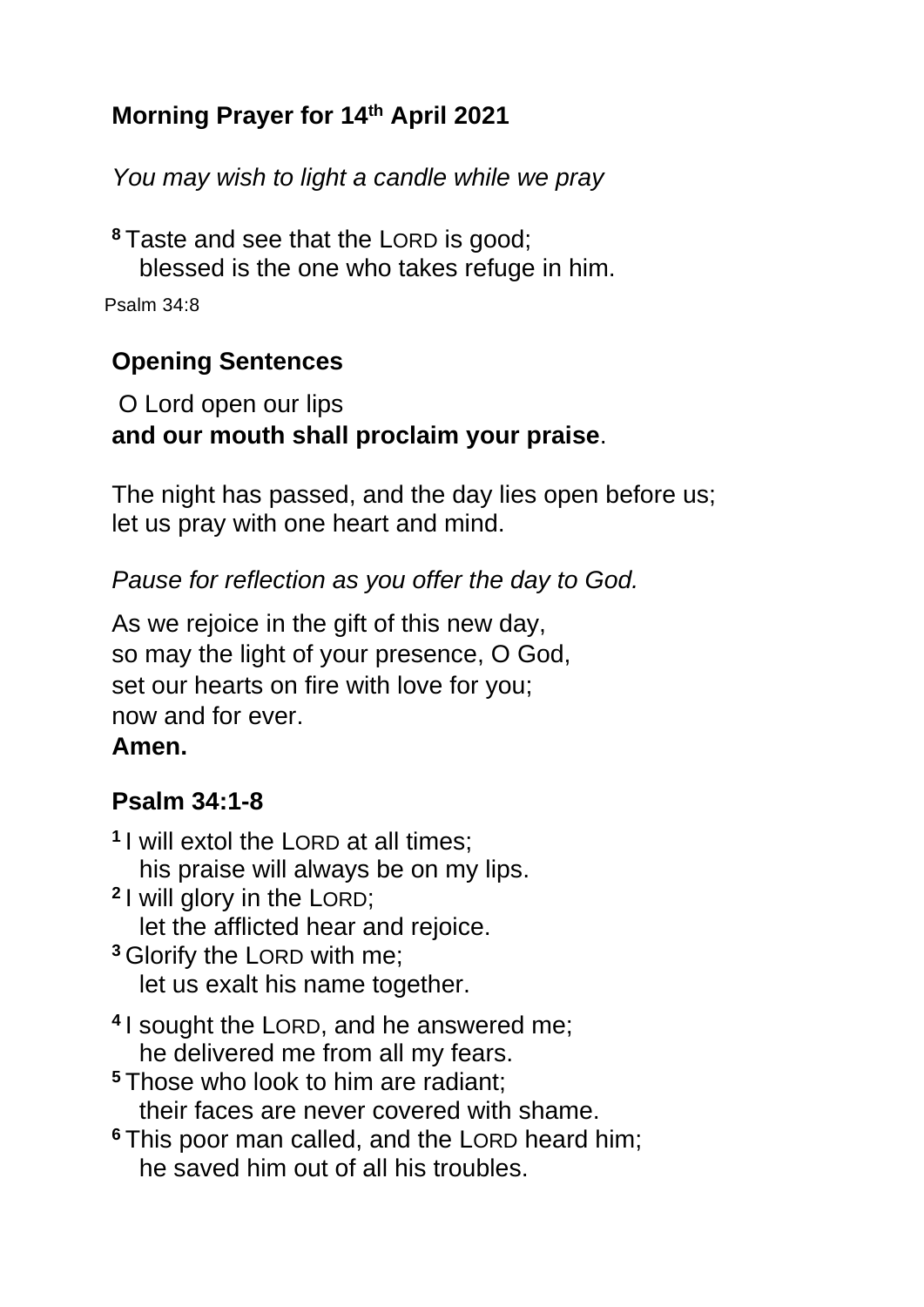- **<sup>7</sup>** The angel of the LORD encamps around those who fear him, and he delivers them.
- **<sup>8</sup>** Taste and see that the LORD is good; blessed is the one who takes refuge in him.

**Glory to the Father and to the Son and to the Holy Spirit; as it was in the beginning is now and shall be for ever. Amen.**

#### **Bible Reading: John3:16-21**

**<sup>16</sup>** For God so loved the world that he gave his one and only Son, that whoever believes in him shall not perish but have eternal life. **<sup>17</sup>** For God did not send his Son into the world to condemn the world, but to save the world through him. **<sup>18</sup>** Whoever believes in him is not condemned, but whoever does not believe stands condemned already because they have not believed in the name of God's one and only Son. **<sup>19</sup>** This is the verdict: Light has come into the world, but people loved darkness instead of light because their deeds were evil. **<sup>20</sup>** Everyone who does evil hates the light, and will not come into the light for fear that their deeds will be exposed. **<sup>21</sup>** But whoever lives by the truth comes into the light, so that it may be seen plainly that what they have done has been done in the sight of God.

This is the word of the Lord **Thanks be to God**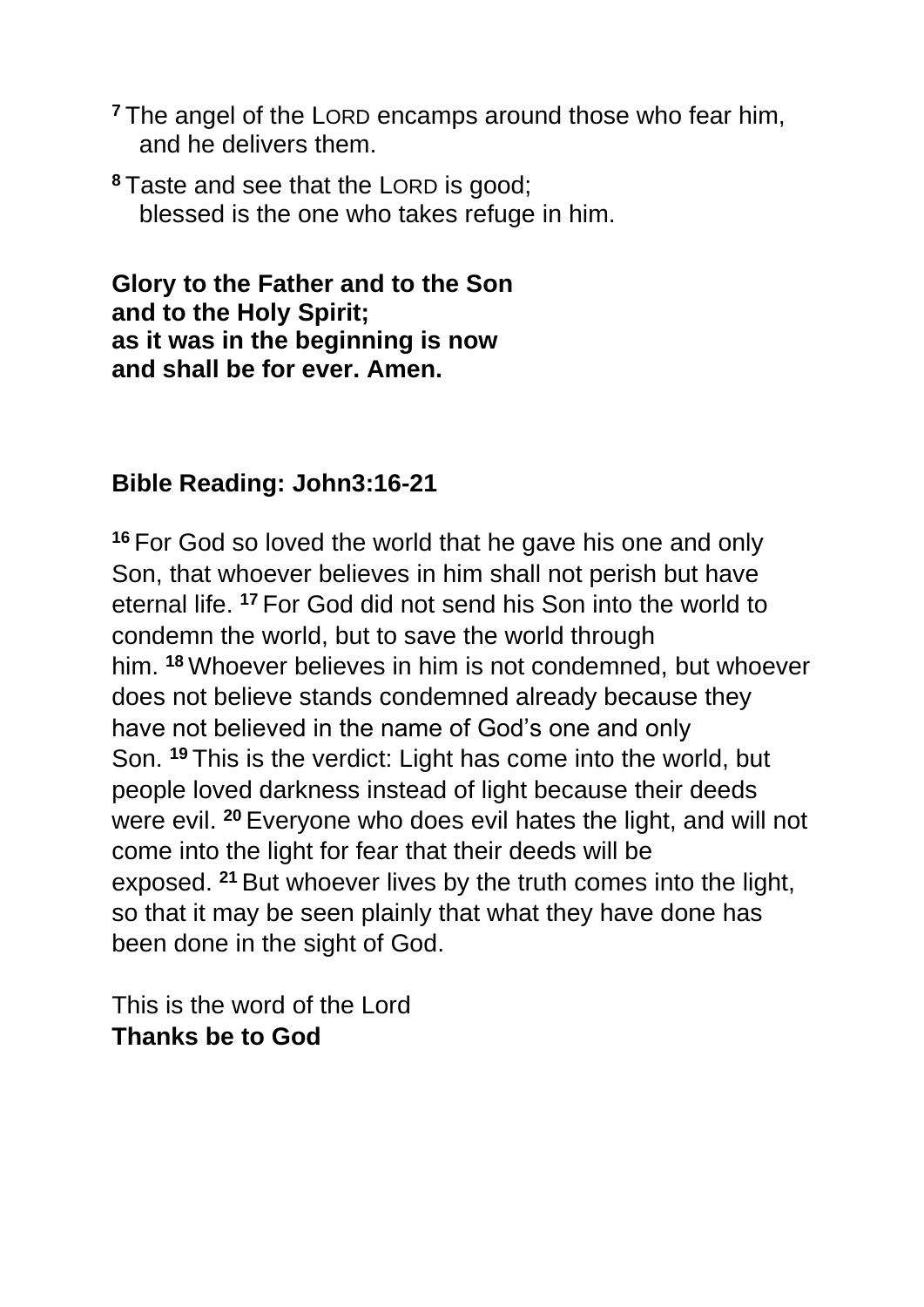#### **Prayers**

Risen Christ, for whom no door is locked, no entrance barred: open the doors of our hearts, that we may seek the good of others and walk the joyful road of sacrifice and peace, to the praise of God the Father. **Amen.**

Keep us, good Lord, under the shadow of your mercy in this time of uncertainty and distress. Sustain and support the anxious and fearful, and lift up all who are brought low; that we may rejoice in your comfort knowing that nothing can separate us from your love in Christ Jesus our Lord. **Amen.**

*Space will be left for personal intercessory prayer – either silent or out loud.*

**Merciful Father, accept these prayers for the sake of your Son, our Saviour Jesus Christ. Amen**